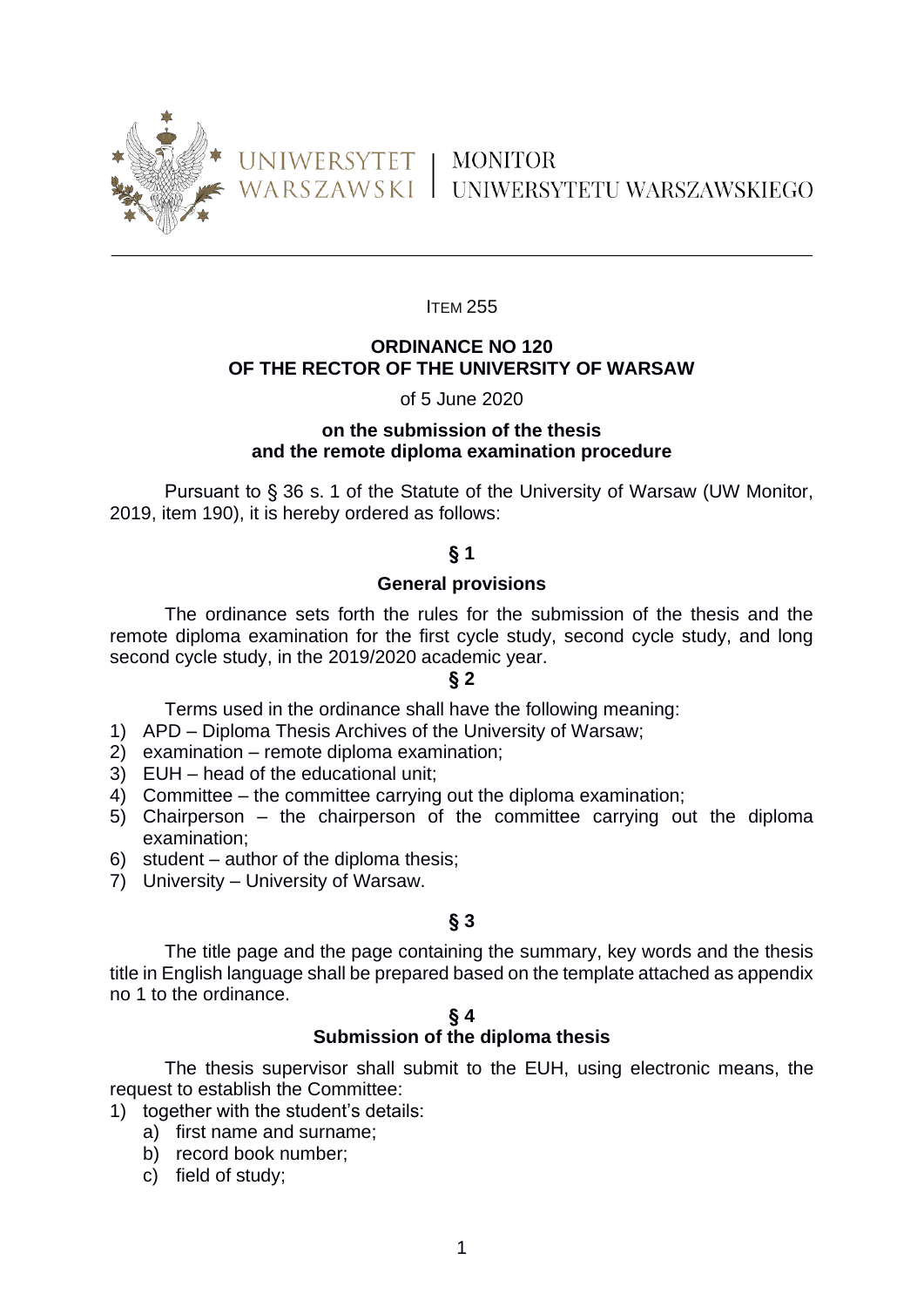- d) title of the diploma thesis;
- 2) and the proposition of:
	- a) at least one reviewer;
	- b) examination date.

## **§ 5**

1. After the EUH appoints the thesis reviewer and sets the examination date, an employee of the educational unit shall notify the student and the thesis supervisor of the possibility to submit the thesis in APD.

2. The student shall submit the degree thesis in the form of a PDF file in APD, no later than 14 days before the scheduled date of the examination.

### **§ 6**

In APD, the student shall make the following statement:

- 1) "Aware of legal responsibility I hereby declare that I have written this thesis myself and it does not contain any contents that have been obtained unlawfully.";
- 2) "I declare that the thesis presented have not been used previously for the purposes of procedures aimed at obtaining a professional title."

### **§ 7**

In APD, the thesis supervisor shall make the following statement: "I declare that this thesis has been prepared under my supervision. I know the report on the antiplagiarism verification carried out in the Uniform Anti-Plagiarism System, and I conclude that the thesis satisfies conditions to present it in the procedure aimed at awarding a professional title."

#### **§ 8**

The diploma thesis supervisor and the reviewer shall input the reviews of the diploma thesis together with the grades for the thesis into APD, no later than three days before the examination date.

#### **§ 9 Examination process**

The Chairperson shall carry out the examination, give the floor to the student and Committee members, announce the examination result and draw up the examination report.

## **§ 10**

1. Information on the examination process shall be published in APD.

2. Technical conditions for organisation of the examination are described in appendix no 2 to the ordinance.

#### **§ 11 Examination report**

1. The Chairperson shall draw up the examination report in the electronic form in APD.

2. Committee members shall immediately approve the examination report in APD, which shall be equivalent to signing the report.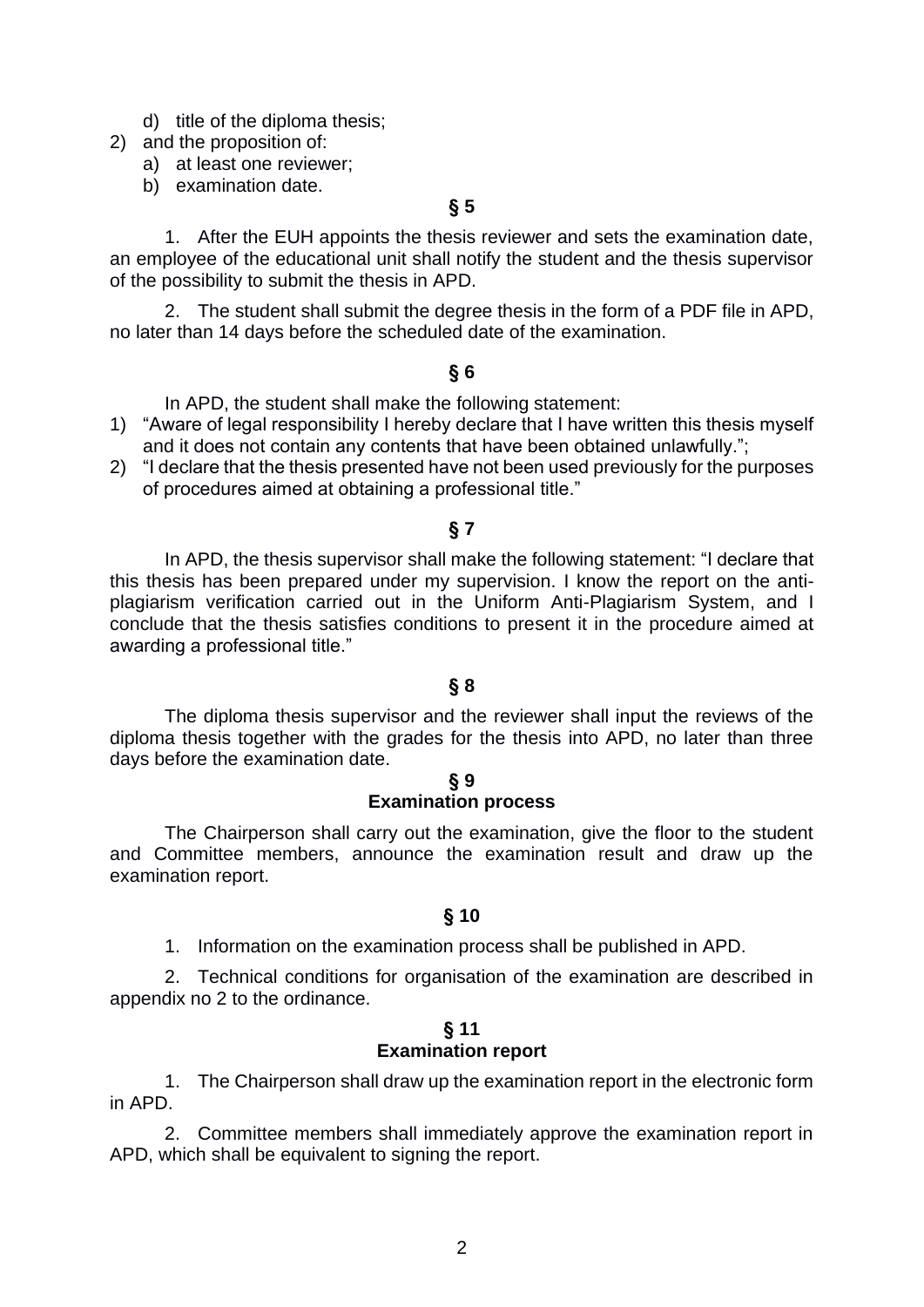1. The Chairperson shall notify an employee of the educational unit of approving the report.

2. The employee of the educational unit shall draw up the following documents and include them in the student's personal file:

- 1) printout of the examination report;
- 2) printouts of the reviews of the diploma thesis;
- 3) printout of the report on the anti-plagiarism verification;
- 4) printout of the Diploma Thesis Card confirming archiving the thesis.

## **§ 13**

## **Final provisions**

The ordinance shall come into force as of 10 June 2020.

Rector UW: *M. Pałys*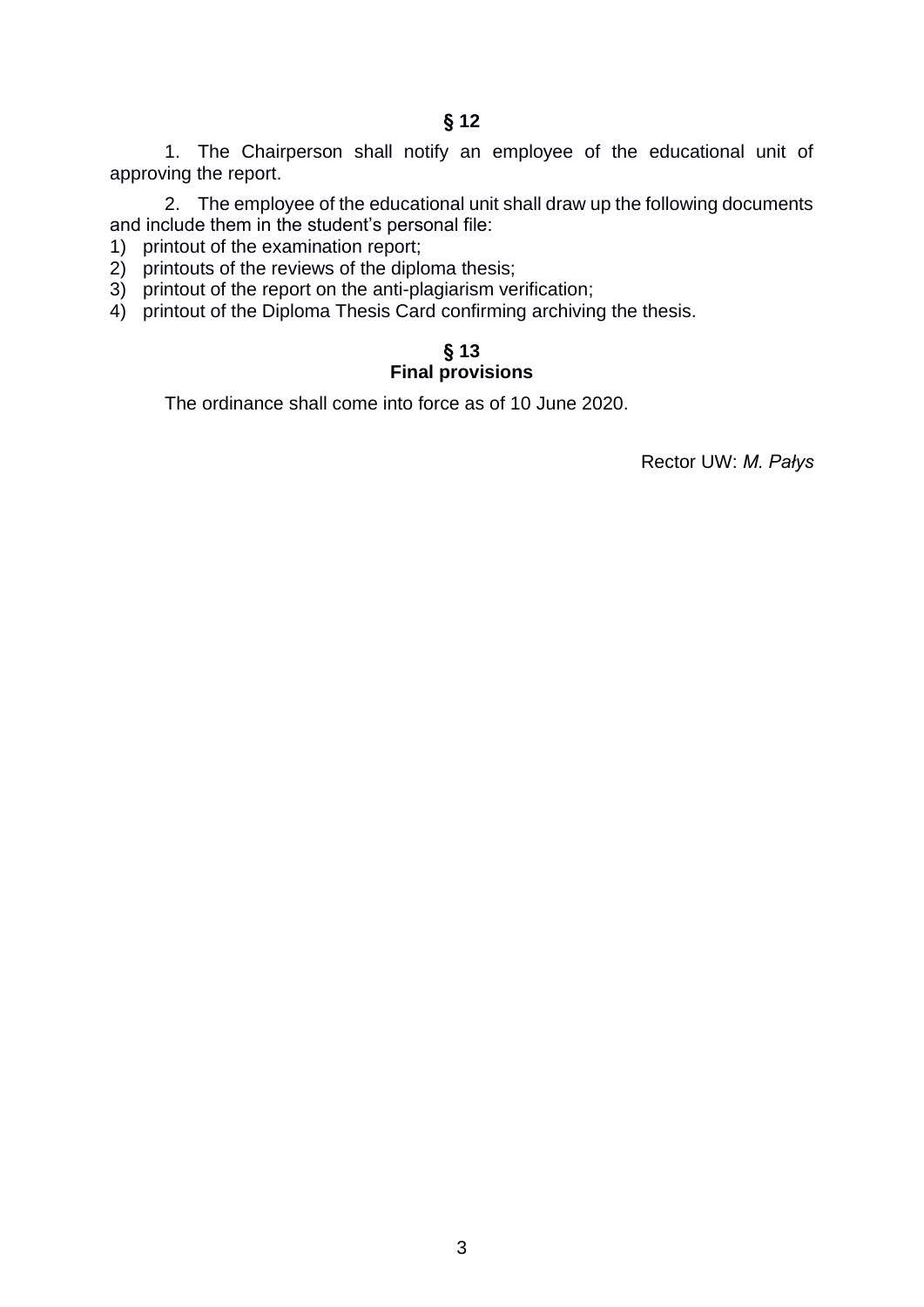Appendix no 1 to Ordinance no 120 of the Rector of the University of Warsaw of 5 June 2020 on the submission of the thesis and the remote diploma examination procedure

# University of Warsaw <Name of the educational unit>

<First name and surname> Record book number: <record book number>

# <Title of the diploma thesis>

<Type: Master's, Bachelor's or Engineer's> thesis in the field of <name of the field of study>

> The thesis was written under the supervision of <title/degree, first name and surname> <name of the unit employing the thesis supervisor>

Warsaw, <month, year>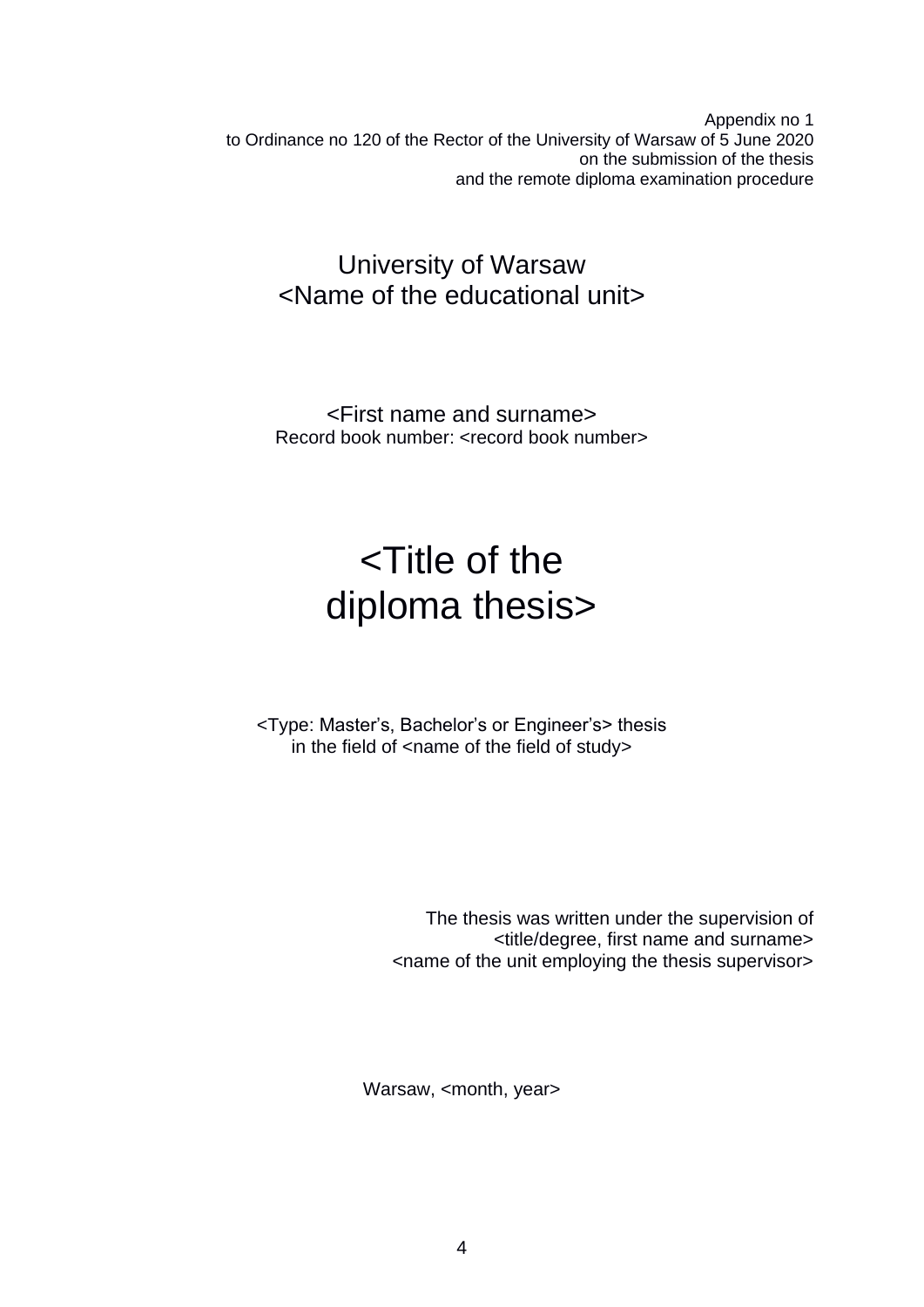## **Summary**

<Short (maximum 3,000 characters including spaces, but no less than 1,000 characters including spaces) summary of the thesis>

## **Keywords**

<List of maximum 10 freely selected words>

## **Title of the thesis in English language**

<Title of the thesis translated into English language>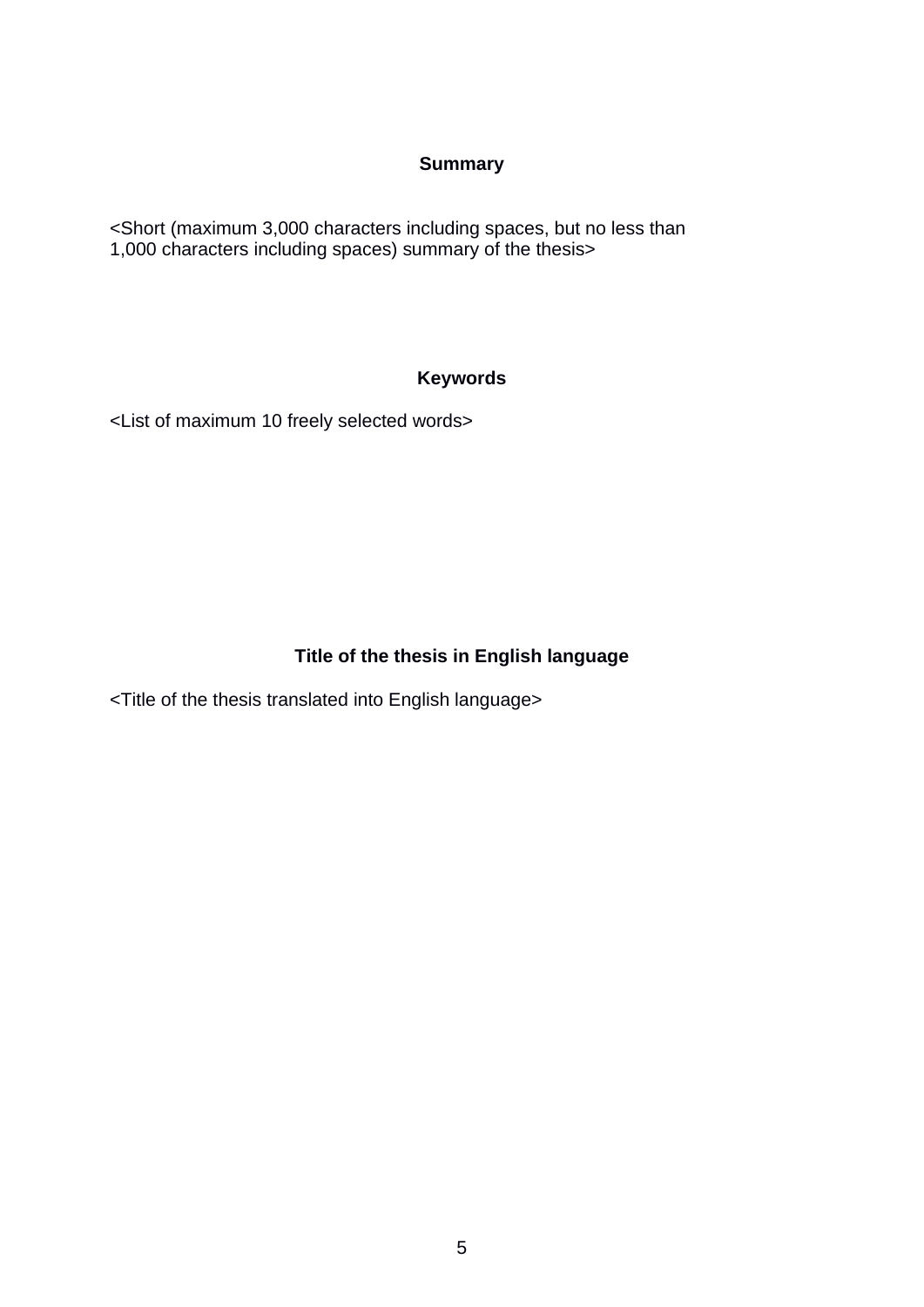Appendix no. 2 to Ordinance no 120 of the Rector of the University of Warsaw of 5 June 2020 on the submission of the thesis and the remote diploma examination procedure

## **Technical conditions for organisation of the remote diploma examination at the University of Warsaw**

## **IT tools § 1**

- 1. The examination shall be carried out using an IT tool ensuring:
- 1) the possibility to monitor and record the examination process;
- 2) security of data, including the protection of personal data of the student and Committee members required by legal regulations.
	- 2. The following IT tools shall be used for the purposes of examination:
- 1) tools available on the "Kampus" general university e-learning platform operated by the Digital Competence Centre of the University, especially for the purposes of conducting written examinations;
- 2) Google Meet tool available in the "G Suite for Schools and Universities" for the purposes of conducting oral examinations.

3. The EUH can submit to the Rector the request for using an IT tool other than one of the tools listed in section 2 subject to obtaining a prior positive opinion of the University Data Protection Officer.

4. The EUH shall announce, on the website of the educational unit, the information about the IT tool used for the purposes of examination in the particular field of study.

## **§ 2**

For the purposes of the examination, its participants shall use:

- 1) authentication using an ID and password of the Central Authentication System of the University;
- 2) e-mail accounts allocated with the domain of the University:
	- a) Committee members established in the @uw.edu.pl domain or another domain of the University or another higher education entity, allowing using IT tools referred to in § 1;
	- b) students established in the @student.uw.edu.pl domain.

## **Oral examination**

1. The Chairperson shall set up the examination, in particular using the Google Meet tool, and shall send invitations to the examination to the student and Committee members.

2. Participation in the oral examination shall take place with the use of a camera ensuring that the student and Committee members are continuously visible to one another.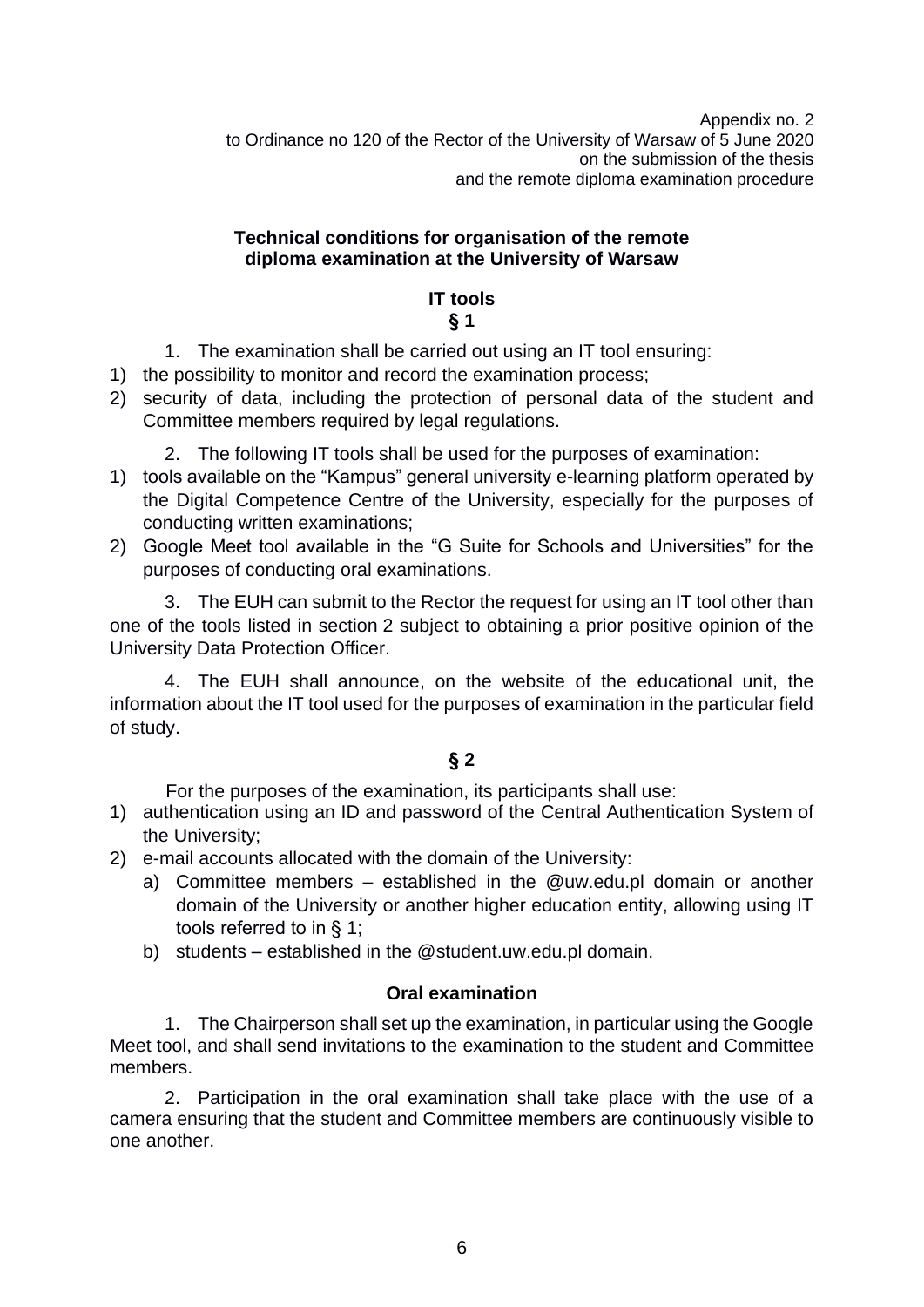3. During the whole examination, the student's microphone and camera shall be switched on, ensuring continuous recording of the student's image.

4. During the whole examination, it is necessary to maintain the continuous video and audio transmission between the Committee members.

5. Any activities during the examination shall be suspended in the case of temporary loss of the Internet connection by the student or the Committee members.

## **§ 4**

If the connection with the student is lost during the examination, the Committee can:

1) immediately re-establish the connection and continue the examination;

2) defer the examination in accordance with § 5.

## **§ 5**

1. In the case of technical problems related to the Internet connection or computer hardware, hindering carrying out the examination, or in other situations that might lead to the examination process inconsistent with regulations, the Chairperson can defer the examination.

2. In the case of deferring the examination, the Chairperson shall notify the examination participants of continuing the examination at another time. The time shall be set immediately, in agreement with the student.

3. The deferral of the examination shall not be considered the second examination within the meaning of § 51 s. 2 of the Rules of Study at the University of Warsaw (UW Monitor, 2019, item 186).

## **§ 6**

1. After the student answers questions of the Committee members, the Chairperson shall announce a break for the closed Committee session, aimed at discussing the student answers, awarding a grade for the examination and drawing up the report, and shall set the time of re-establishing the connection with the student in order to announce the result of the diploma examination.

2. During the closed Committee session, the student shall wait for announcing the examination result.

3. After the break, the Committee shall re-establish the connection with the student, and the Chairperson shall announce the examination result together with its justification. In the case of awarding the professional title, the Chairperson shall also announce awarding the professional title.

## **Oral examination recording**

1. The oral examination process shall be subject to video and audio recording. The quality of the recording shall allow verifying the examination process.

2. The recording shall be made by the Chairperson who shall be responsible for protecting the recording against damage or disclosure to other persons.

3. The recording shall be kept on servers of the University or servers of the operator of the selected IT tool with whom the University signed the cooperation agreement ensuring the proper protection of personal data.